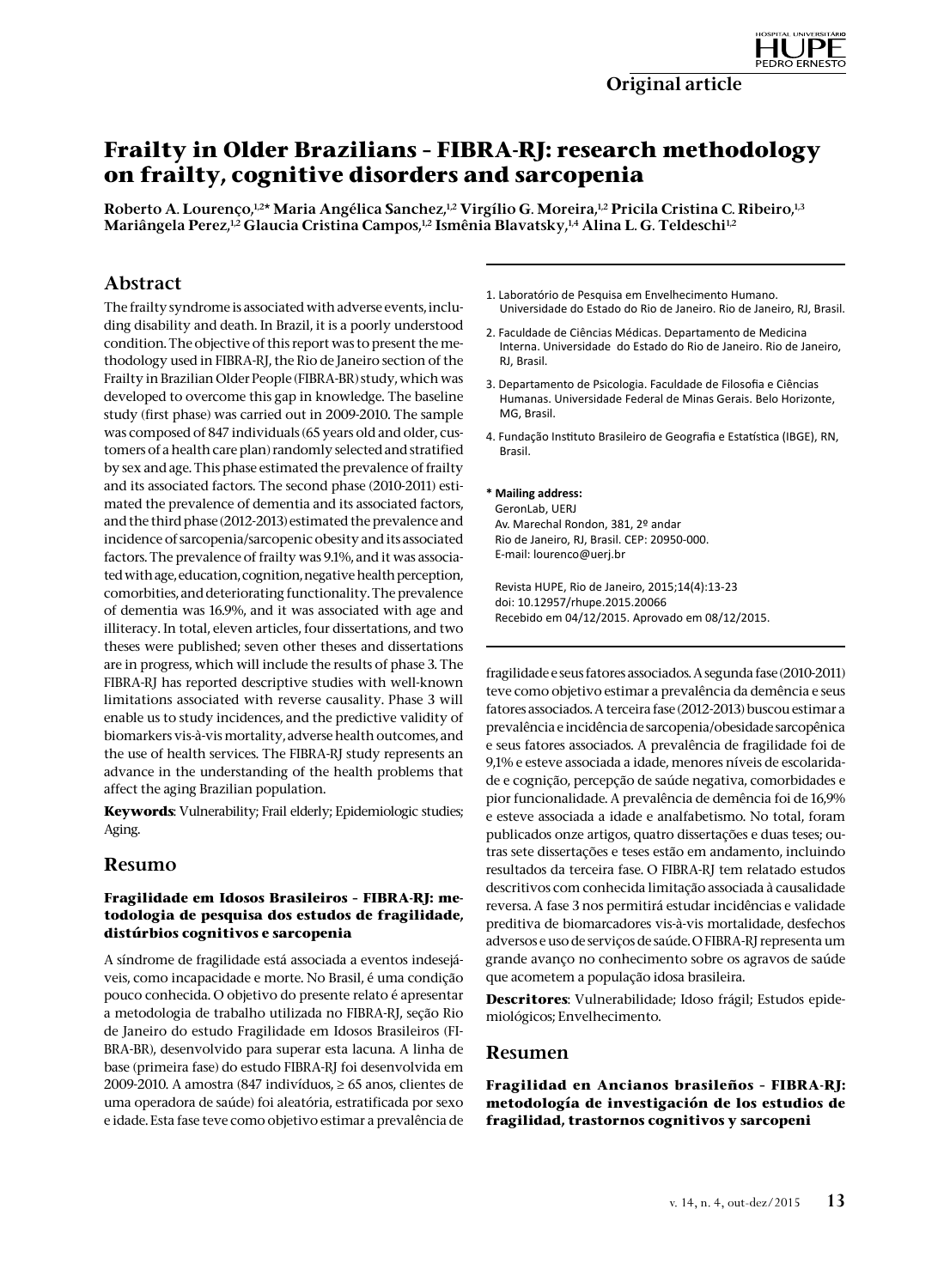

El síndrome de fragilidad está asociada con eventos adversos como discapacidad y muerte. En Brasil, es una enfermedad poco conocida. El objetivo de este informe es presentar la metodología de trabajo utilizada en FIBRA-RJ, sección Río de Janeiro del estudio Fragilidad en Adultos Mayores Brasileños (FIBRA-BR), desarrollado para superar esta deficiencia. La línea de base (fase 1) del estudio de FIBRA-RJ se desarrolló en 2009-2010. La muestra (847 individuos, ≥ 65 años, clientes de un proveedor de salud) fue aleatoria, estratificada por sexo y edad. El objetivo de esta fase fue estimar la prevalencia de fragilidad y sus factores asociados. La segunda fase (2010-2011) tuvo como objetivo estimar la prevalencia de demencia y sus factores asociados. La tercera fase (2012-2013) tuvo como objetivo estimar la prevalencia e incidencia de la sarcopenia/ obesidad sarcopénica y sus factores asociados. La prevalencia de fragilidad fue del 9,1% y se asoció con edad, educación y

### peor funcionalidad. La prevalencia de demencia fue de 16,9% y se asoció con edad y analfabetismo. En total, se publicaron: once artículos, cuatro disertaciones y dos tesis; otras siete disertaciones y tesis están en marcha, incluyendo resultados de la tercera fase. El FIBRA-RJ ha reportado estudios descriptivos con limitaciones conocidas asociadas con causalidad reversa. La fase 3 nos permitirá estudiar las incidencias y la validez predictiva de biomarcadores con respecto a la mortalidad, desenlaces adversos y uso de servicios de salud. El estudio FIBRA-RJ representa un gran avance en la comprensión de los problemas de salud que afectan a la población de adultos mayores brasileños. **Palabras clave**: Vulnerabilidad; Adultos mayores frágiles;

cognición, percepción negativa de la salud, comorbilidad y

# Introduction

The frailty syndrome in the elderly, which is a clinical condition that occurs secondary to a reduction in the functioning of multiple physiological systems, results in a high risk of incapacity and death, before minimal exposition to stressful factors.<sup>1,2</sup>

This condition is directly associated with undesirable events, including falls, infections, morbidities, and institutionalization.<sup>3-5</sup> In 2001, Fried et al.<sup>2</sup> proposed an operational definition of the frailty syndrome in the elderly. In 2006, with the aim of describing the prevalence of frailty and its associated factors, a group of researchers from Brazilian universities proposed a cooperation network: the Frailty in Brazilian Older People (FIBRA-BR) study.

The FIBRA-BR study was designed by a consortium of four universities including Rio de Janeiro State University, University of São Paulo (Ribeirão Preto), Federal University of Minas Gerais, and University of Campinas. Funding of the study was approved by the Brazilian National Council for Scientific and Technological Development (process number, 555087/2006-9). The FIBRA-BR study followed a transversal, observational, and multicenter design. Between 2009 and 2010, this study group interviewed and examined community dwelling individuals 65 years old and older who lived in cities in various regions of the country, and who had distinct sociodemographic characteristics. Study participant cities were selected according to the convenience of the research coordinators; however, the sample in each city was selected using a probabilistic strategy, in which individuals were stratified by sex and age. In total, 7609 elderly individuals participated in the study, and were distributed across 16 cities: Barueri, SP; Belém, PA; Belo Horizonte, MG; Campina Grande, PB; Campinas, SP; Cuiabá, MT; São Paulo, SP; Fortaleza, CE; Ivoti, RS; Parnaíba, PI; Poços de Caldas, MG; Recife, PE; Ribeirão Preto, SP; Santa Cruz, RN; and Rio de Janeiro, RJ.

Estudios epidemiológicos; Envejecimiento.

The participation of elderly individuals was voluntary, and the rules of the Brazilian National Committee for Ethics in Research of the Health Ministry for Research with Human Beings were respected. They were recruited from several sites, including Family Health Programs, Basic Health Units, Living Centers, population samples, Social Service of the Commerce, and a health care plan.

The Laboratory of Research on Human Aging – GeronLab, of the Rio de Janeiro State University, led the investigation in the city of Rio de Janeiro, constituting the FIBRA study – Rio de Janeiro section (FIBRA-RJ). Between January 2009 and January 2010 (13 months), the FIBRA-RJ study followed the protocol of other sites of the FIBRA-BR network, performing home evaluations of 847 individuals 65 years old and older living in the North Zone neighborhoods of the Rio de Janeiro city, and part of a health care plan customer base. However, unlike other cities in the network, this initial evaluation constituted the base line of a cohort, after which two more phases of the study were conducted. The second phase began in July 2010 and was concluded in June 2011; and the third was conducted from August 2012 to September 2013.

This article aims to introduce the study methodology used in the three phases of the FIBRA-RJ network study.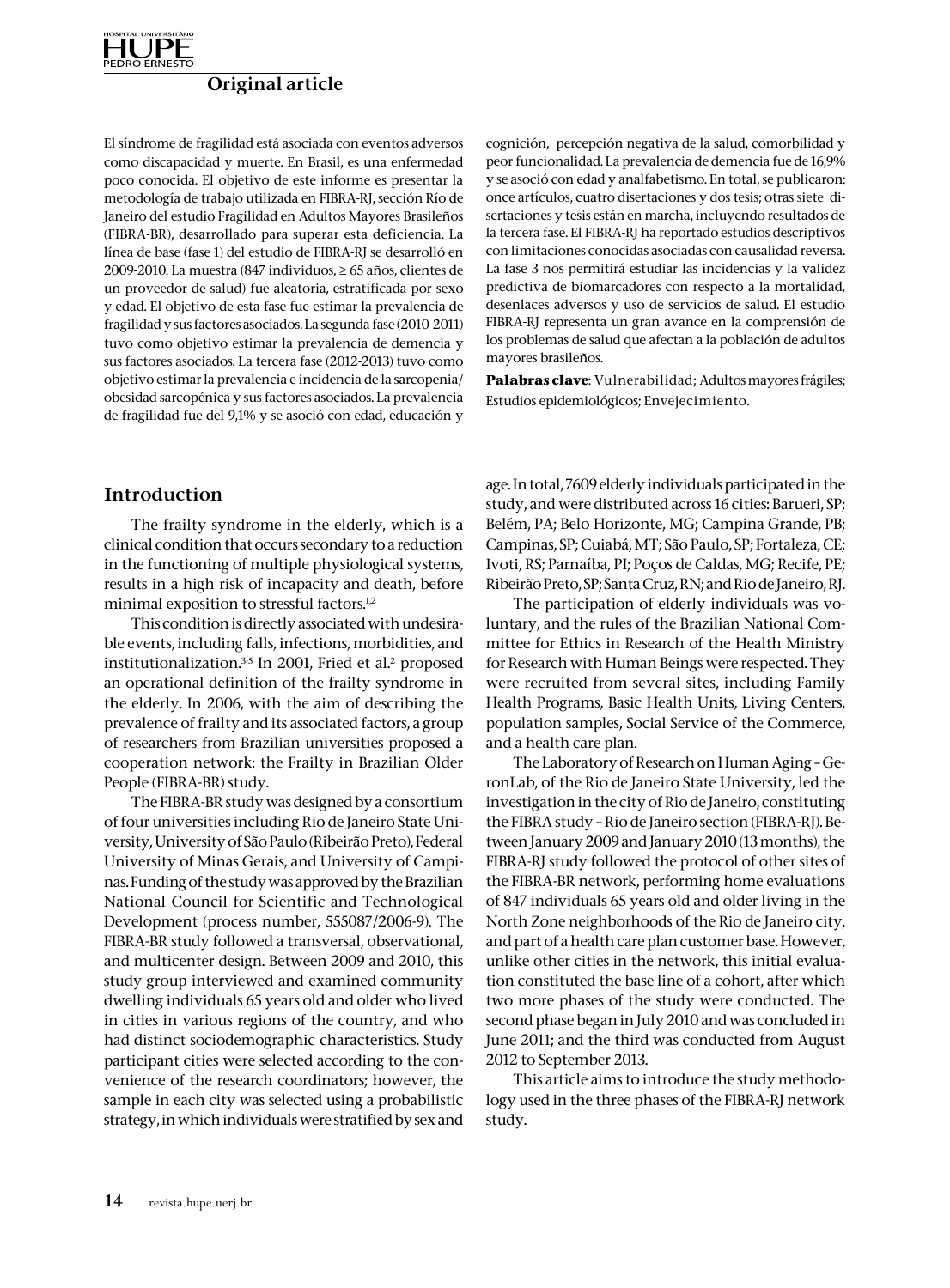# **Methods**

### Phase I

# *Data collection protocol*

In this phase, the research team involved in the FIBRA-BR study developed a questionnaire. The sample selection had the primary goal of maintaining a sufficient panel to a follow-up of at least four years. The variables of interest were mental state, sociodemographic characteristics and self-reported physical health, changes in body weight, falls, use of medication, use of health services, hearing and vision deficits, lifestyle, functional aspects of feeding, functional capacities of daily living activities, physical activity and anthropometric measures, assessment of muscle strength, gait speed, falls self-efficacy, depression, fatigue, and overall satisfaction with life. The research protocol can be obtained at www.geronlab.com.br.

The objectives of this phase were to analyze the prevalence of frailty according to the criteria proposed by the Cardiovascular Health Study (CHS)<sup>2</sup>, and its associated factors, as well as determining the frailty risk profile and factors related to it.

### *Sample plan and selection strategy*

The sample, stratified by age and gender, formed ten natural strata by sampling with male and female individuals, as follows: 65-74 years, 75-84 years, 85-94 years, 95-99 years, and ≥100 years.

The final strata were defined according to the number of people that comprised the natural strata, and the selection was given to the strata up to 94 years old, with the remaining strata (95-99 years and ≥100 years) considered as certain strata. In other words, all the people who were in these two age groups were contacted for the realization of the research. Thus, it was decided to group these two classes in a single stratum for each sex.

The sample of people in each final stratum was obtained by reverse random sampling. This type of sampling, proposed by Haldane,<sup>6</sup> involves selecting as many units as necessary to obtain a prefixed number of interviews. This method is called inverse sampling, since, unlike the simple sampling process, which defines the number of households to be visited in an attempt to get interviews, it defines the number of interviews that will in fact be performed.7 The main advantage of this method is that it makes increasing the sample size to compensate for the non-response rate unnecessary, resulting in a lower cost of data collection.

In the FIBRA-RJ study, this sampling strategy was initiated when it was identified that a large amount of replacement elements would be required in each stratum to achieve the calculated sample size. Without loss of accuracy and reliability, it was possible to drive the field procedures until the entire sample was obtained.

# *Sample size calculation*

The sample size was calculated so that the coefficient of variation of the estimator of different factors for frailty, in each natural stratum, was 15% for ratio estimates of 0.07, with a 95% confidence level. The final sample was obtained by summing the sample sizes calculated in each sampling strata. In each stratum, the number of people randomly selected (nE) was calculated from the formula:

$$
n_E = \frac{(1,96)^2.N_E^2.S_E^2}{(2.CV_E^2)Y_E^2.N_E^2.S_E^2}
$$

where:

nE is the population size in stratum E;

SE is the population deviation associated with the estimator in stratum E;

YE is the total population associated with the estimator in stratum E;

CVE is the prefixed coefficient of variation associated with the estimator in stratum E.

The sample size in each stratum (nE), was initially calculated to ensure the accuracy of the estimates. Table 1 presents the total number of individuals per stratum, and the number initially selected and effectively consulted to obtain the total stipulated for each group. The total number of people listed in each stratum was the necessary amount to achieve the initial sample size established for each of them.

The total sample size for this study was 900 individuals. Table 1 presents the number of individuals selected per stratum (sex versus age group) and the total number of records sent (2.640) to the completion of 900 questionnaires. A greater volume of information was required due to the mortality rate of the groups and the high refusal rate associated with the younger ages. Furthermore, due to problems associated with the register, a specific treatment was required to compose the quantitative in strata.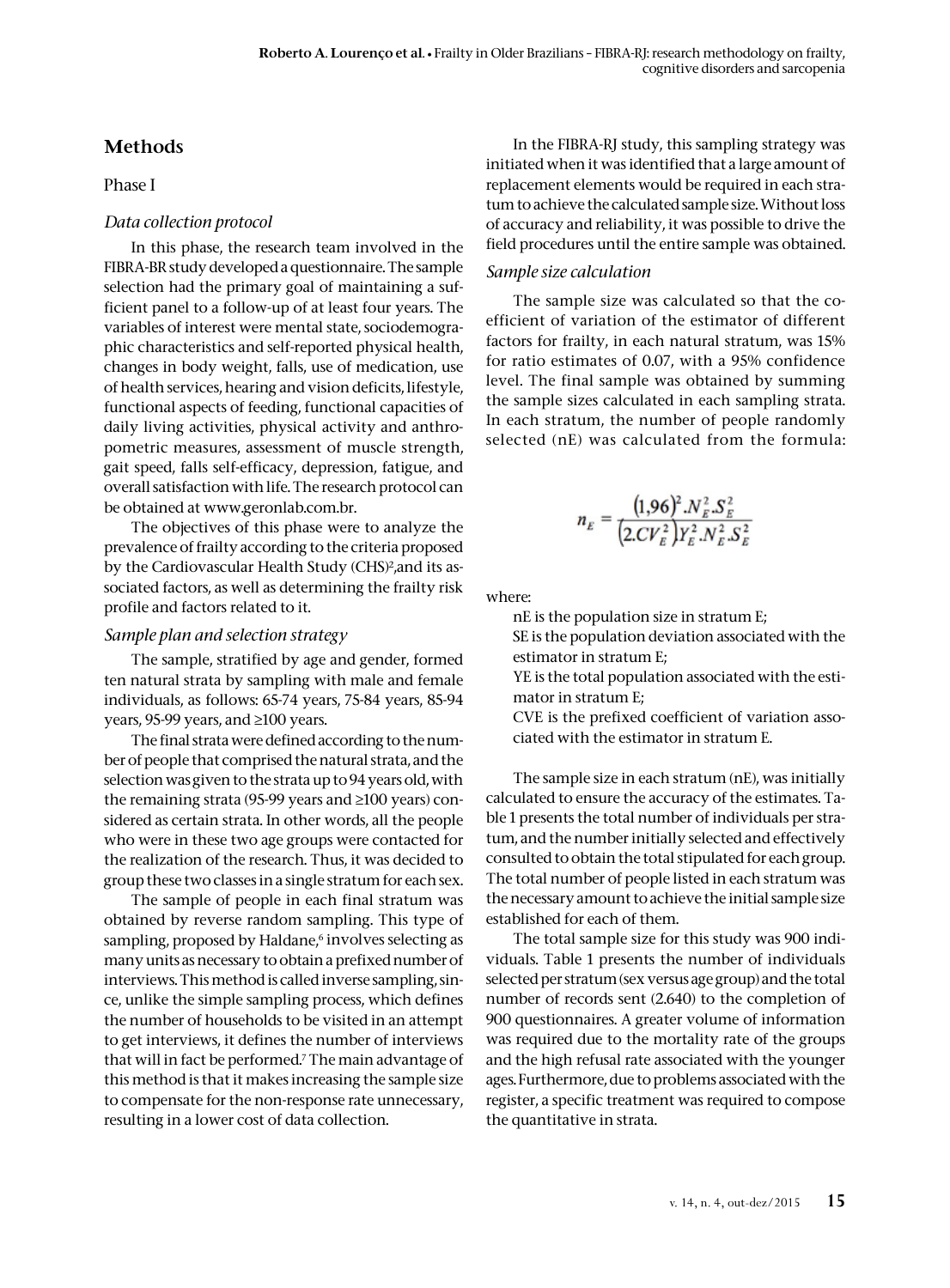

### *Selection and training of research assistants*

Students of undergraduate courses in public and private universities, as well as professionals interested in working in research, were selected. The training consisted of reading texts on aging in order to make the research assistant familiar with the population to be studied. The research concepts and the entire manual of data collection with detailed information of the protocol were introduced. When the assistants had been fully informed about the research context, they were trained in functional and cognitive assessment tools, in addition to instruments of anthropometric measurements. Once calibrated in this step, the assistants were trained in phone recruitment of the sample. Finally, they were trained in quality control, data storage in a specific bank, and organizing spreadsheets. During training, supervisors observed and evaluated the performance of the research assistants in each task, in order to divide them into tasks according to skill. The training process and team organization lasted for six months, and involved a total of 480 hours.

### *Organization of the research team*

The research team presented the following configuration: a) field supervisors – responsible for monitoring all work processes, identifying problems, and suggesting and adopting resolving actions; b) recruiters – team in charge of making telephone contact with the sample, for scheduling home interviews, and organizing the spreadsheets with the history of recruitment; c) field assistants – group designated to perform home visits for the implementation of the data collection protocol; d) quality control team – responsible for receiving the field questionnaires and reviewing them with the interviewer so as to leave no questions of doubt in the protocol and to decrease the possibility of missing data; and e) typist – responsible for data storage.

### *Sample recruitment*

Before recruitment was initiated, letters were sent to drawn participants in order to inform them about the existing partnership between the university and the health care plan, to which they were affiliated, as well as the research procedures. Three weeks following the dispatch of the letters, the recruiters made telephone contact with the elderly individuals with the aim of scheduling home interviews. A maximum of eight phone attempts were made to locate the elderly research subject, or the individual responsible for the home in the case of incapacitation of the elderly subject. Contact with the research subject was made during business hours. In the case of difficulties in this process, one team of recruiters conducted telephone calls at nighttime and on weekends, until the person was found. In the cases where telephones were defective or calls were unanswered, a single recruiter was responsible for visiting the elderly subject directly to ensure that they were available for inclusion in the study.

To analyze the prevalence of frailty, the five items

Table 1. Population by age and sex, and the sample size in each stratum (n<sub>E</sub>).

|                | Total population (NE) | Initial sample size (nE) | Number of people listed<br>in each stratum (*) | Percentage of each stra-<br>tum of the total listed<br>for the sample (%) |
|----------------|-----------------------|--------------------------|------------------------------------------------|---------------------------------------------------------------------------|
| Male (years)   | Frequency (n)         |                          |                                                |                                                                           |
| 65-74          | 1381                  | 108                      | 361                                            | 13,7                                                                      |
| 75-84          | 1364                  | 106                      | 348                                            | 13,2                                                                      |
| 85-94          | 396                   | 31                       | 132                                            | 5,0                                                                       |
| $\geq 95$      | 26                    | 26                       | 26                                             | 1,0                                                                       |
| Female (years) | Frequency (n)         |                          |                                                |                                                                           |
| 65-74          | 2688                  | 210                      | 649                                            | 24,6                                                                      |
| 75-84          | 2810                  | 219                      | 733                                            | 27,8                                                                      |
| 85-94          | 981                   | 77                       | 268                                            | 10,2                                                                      |
| $\geq 95$      | 123                   | 123                      | 123                                            | 4,7                                                                       |
| Total          | 9769                  | 900                      | 2640                                           | 100,0                                                                     |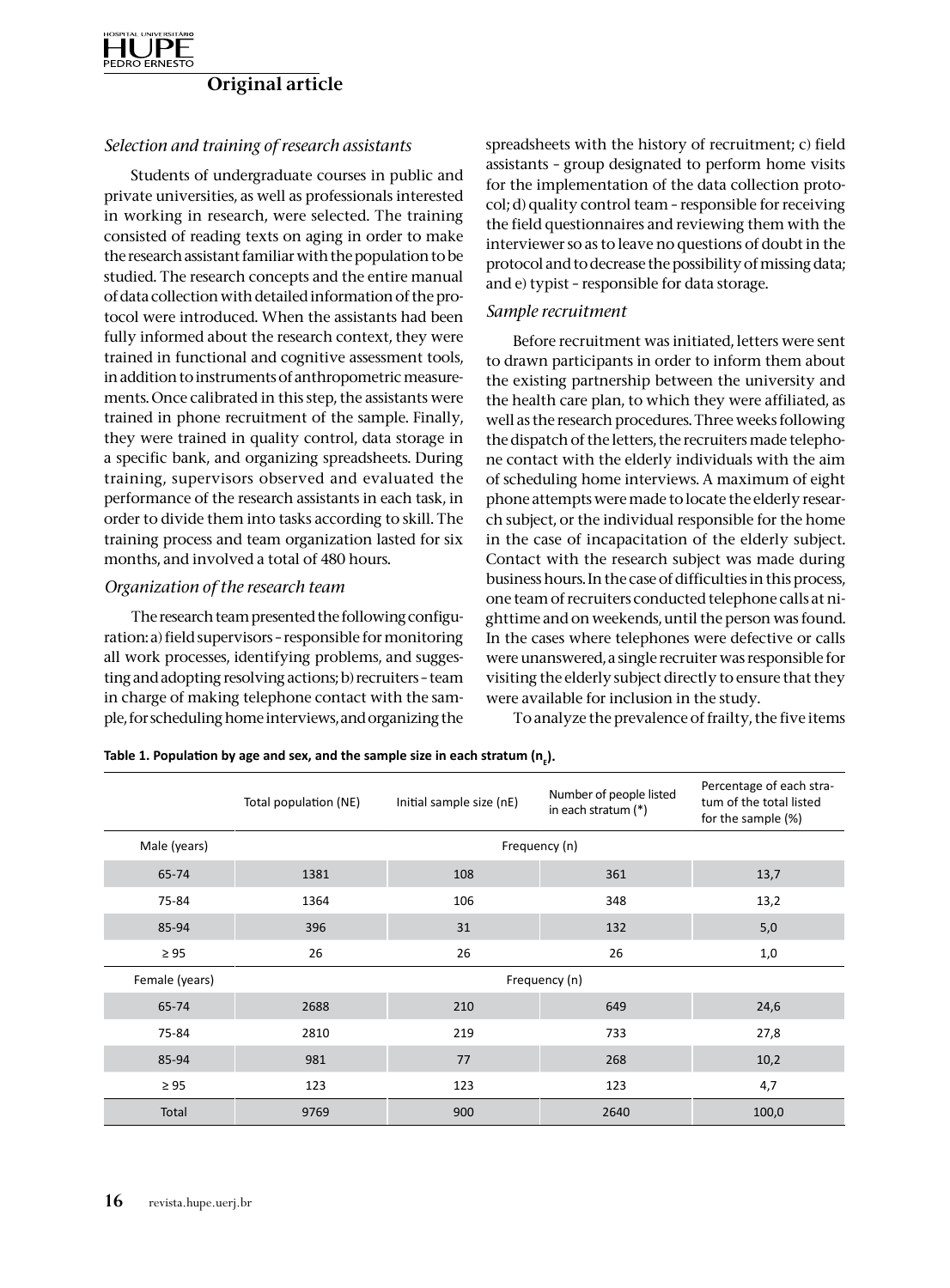of the CHS frailty scale were used (Table 2).

To determine the frailty risk profile, the Probability of repeated admission (Pra)8 instrument was used, which consisted of eight items included in the questionnaire, as follows: (a) self-evaluation of health, with the following response options: "very good", "good", "regular", "bad", or "very bad"; (b) hospitalization in the last year; (c) a number of medical visits in the last year; (d) the presence of diabetes mellitus; (e) the presence of coronary disease; (f) gender; (g) availability of a caregiver when necessary; and (h) age. Pacala et al.<sup>9</sup> have described the logistic equation and the regression coefficients corresponding to each of the eight items. The elderly were stratified as high-risk when Pra was ≥0.5. The use of the formula is detailed in www.geronlab.com.br.

# Phase II

The second phase of the study, which commenced in July 2010, involved contacting the same sample and had the following objectives: to estimate the prevalence of dementia in the elderly population of the north zone of Rio de Janeiro; to validate the Informant Questionnaire on Cognitive Decline in the Elderly (IQCODE);10 and to study various psychometric properties of the Functional Activities Questionnaire (FAQ), created by Pfeffer<sup>11</sup> in 1982. In this stage, 23 subjects were excluded for being institutionalized, hospitalized, or for change of address; 55 had died; 69 refused participation; and 17 were not located. A total of 683 subjects were analyzed.

# *Sample recruitment*

Five research assistants were trained for the telephone recruitment. The calls were conducted initially between 8h and 17h from Monday to Friday. In the case of failure, new contact attempts were made on weekends and at night. In a brief telephone call, the elderly subject was invited to participate in the study, after explaining the research objectives and the data collection procedures. In the case of agreement by the participant, an interview was scheduled at an outpatient unit of the university. A subject was considered "missing" if they could not be contacted after eight attempts during business hours, and after four more attempts made at night and/or on weekends.

In this stage, the elderly subject was asked to refer a relative or friend who could answer various questions by phone. The recruiter made contact with them by phone and applied the FAQ.11,12

# *Sample selection*

In this phase of the study, the sample was selected based on the cognitive and functional status of individuals, seeking those with suspected dementia.

**Table 2. Frailty scale proposed by the Cardiovascular Health Study and respective diagnostic criteria.**¤

| Item                        | <b>Measure</b>                                                                                                                                                                                                                                                                   |
|-----------------------------|----------------------------------------------------------------------------------------------------------------------------------------------------------------------------------------------------------------------------------------------------------------------------------|
| Weight loss                 | Cases with self-reported unintentional loss of >4.5 kg in the previous year, and/or those with a BMI<br>$< 18.5$ kg/m <sup>2</sup> .                                                                                                                                             |
| Grip strength               | Using a manual dynamometer in the dominant upper limb, the participant was asked to exert the<br>greatest possible strength >3 times. Frailty was considered for those cases in the first quintile, after<br>adjusting the result for sex and BMI.                               |
| Feeling of exhaustion       | Two questions from the Center for Epidemiological Studies Depression Scale* were used: item 7, "I<br>felt that everything I did was an effort"; and item 20, "I could not get going." Those who answered<br>"yes" to either of these questions were considered cases of frailty. |
| Gait speed                  | The time taken to walk a distance of 4.6 m in a straight line was assessed. Frailty was considered for<br>those cases in the first quintile, after adjusting for height and sex.                                                                                                 |
| Decreased physical activity | The Minnesota Leisure Time Activities Questionnaire <sup>1</sup> was used. For each activity performed by the<br>elderly individual, the weekly caloric expenditure was calculated. Frailty was considered for those<br>cases in the first quintile.                             |

¤ Fried LP, Tangen CM, Walston J, et al. Frailty in older adults: evidence for a phenotype. J Gerontol A Biol Sci Med Sci. 2001;56(3):M146-56.

\*Batistoni SS, Neri AL, Cupertino AP. [Validity of the Center for Epidemiological Studies Depression Scale among Brazilian elder- ly]. Rev Saude Publica. 2007;41(4):598-605.

¶ Lustosa LP. Tradução e adaptação transcultural do Minnesota Leisure time physical activities questionnair em idosos. Geriatria & Gerontologia. 2011;5(2):5.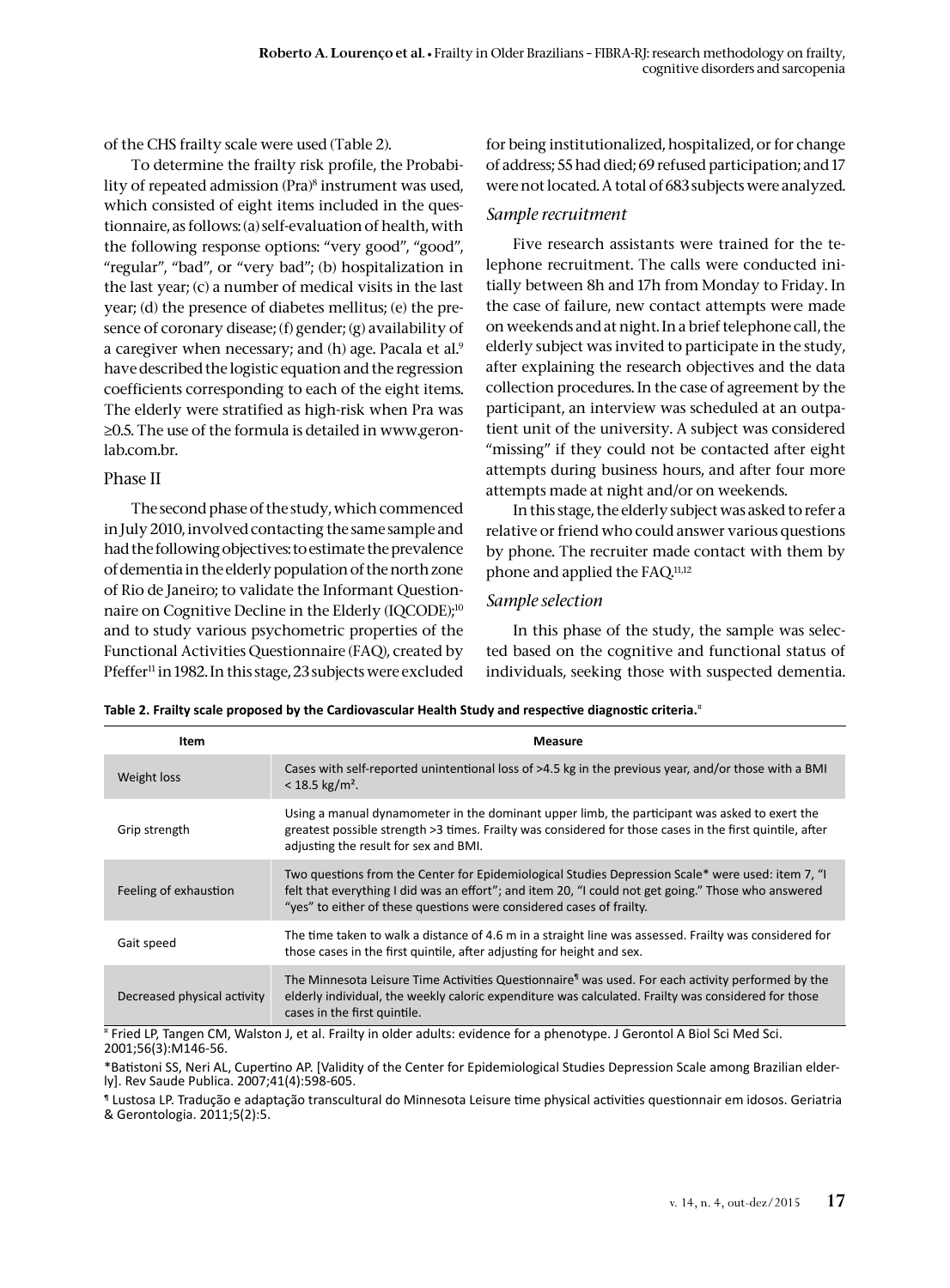

The Mini Mental State Examination (MMSE) score, applied in phase 1 of the study, was used for screening of cognitive decline. To screen for functional disability, the FAQ11,12 was applied, following participant authorization, to informants who were knowledgeable of the elderly subject's performance in the activities of daily living. An individual was considered eligible for subsequent clinical and neuropsychological evaluation if their performance on MMSE and FAQ were <28 and ≥5, respectively.

Accordingly, 250 individuals were not considered to have cognitive dysfunction due to having MMSE scores above the cutoff point. Another 215 individuals were excluded because, despite their MMSE scores being <28, they had a preserved functional capacity, i.e., FAQ <5. In total, 271 individuals fulfilled the criteria for suspected dementia, and progressed to the subsequent stage.

### Clinical and neuropsychological evaluation of the sample

### *Global cognitive status, functional capacity, and humor*

The subjects had their global cognitive status reassessed by the MMSE14. The functional capacity of the subjects was determined using the following instruments: a) basic activities of daily living - BADL<sup>15</sup>; b) instrumental activities of daily living - IADL<sup>16</sup>; and c) inventory of advanced activities of daily living – AADL.<sup>17</sup> The Geriatric Depression Scale (GDS)<sup>18</sup>, and the Structured Clinical Interview for the Diagnostic and Statistical Manual of Mental Disorders (DSM-IV)<sup>19</sup>, were used to evaluate the subjects for depression.

#### *Clinical evaluation*

All individuals who agreed to participate in the study underwent a clinical evaluation in the Geriatric Service at the outpatient clinic of the Rio de Janeiro State University. The focus of this evaluation was the investigation of dementia. For this purpose, a physical examination was performed, with an emphasis on neurological findings, clinical anamneses to assess the onset and progression of forgetfulness, behavioral alterations, depressive symptoms, and changes in renal function and hepatic function. In addition, laboratory tests were performed, including complete blood count, VDRL, HIV, interleukin 6, vitamin B12, folic acid, and thyroid hormones.

At this stage there were 55 refusals. Elderly subjects who were diagnosed with dementia were referred to have a brain MRI scan. Of the 105 referred to this procedure, 64 accepted and underwent the examination proposed by the study protocol; 6 presented results of an MRI undertaken in the preceding year; 10 refused participation; and 25 presented reasons that prohibited inclusion, including metallic prostheses and claustrophobia.

#### *Neuropsychological evaluation*

Following the clinical evaluation, elderly subjects who did not meet the exclusion criteria for performing the tests - serious damage to sensory acuity and dementia at an advanced stage – were referred to the neuropsychological evaluation, which consisted of the following tests: a) Rey auditory verbal learning test<sup>20</sup>; b) verbal fluency test FAS<sup>21</sup> and fruit category; c) subtest of visuoconstructional skills of the Mattis Dementia Rating Scale; d) and the subtests of matrix reasoning, digits, coding, comprehension, and vocabulary of the Wechsler Adult Intelligence Scale-III.<sup>24, 25</sup>

#### *Dementia diagnosis criteria*

The syndromic diagnosis of dementia was established in a consensus by three geriatricians and one neuropsychologist, according to the criteria of the DSM-IV.19 For the etiological diagnosis of dementia, as well as the DSM-IV, the consensus of the following institutions and groups were used: National Institute of Neurological Communicative Disorder and Stroke-Alzheimer's Disease and Related Disorders Association - NINCDS - ADRDA,<sup>26</sup> National Institute of Neurological Disorders and Stroke and the Association Internationale pour la Recherche et l'Ènseignement en Neurosciences - NINDS-AIREN.27

The trajectory of the subjects during this phase of the study is detailed in Figure 1.

### Phase III

Phase III was held from August 2012 to September 2013, and had the following objectives: to estimate the prevalence and the incidence of sarcopenia in the elderly population of the north area of the Rio de Janeiro city; and to evaluate the predictive validity of the frailty screening instrument "Probability of repeated admission".

### *Sample recruitment*

As in Phase II, research assistants performed recruitment. Initially, a telephone approach was used to set a personal contact for performing the interview, after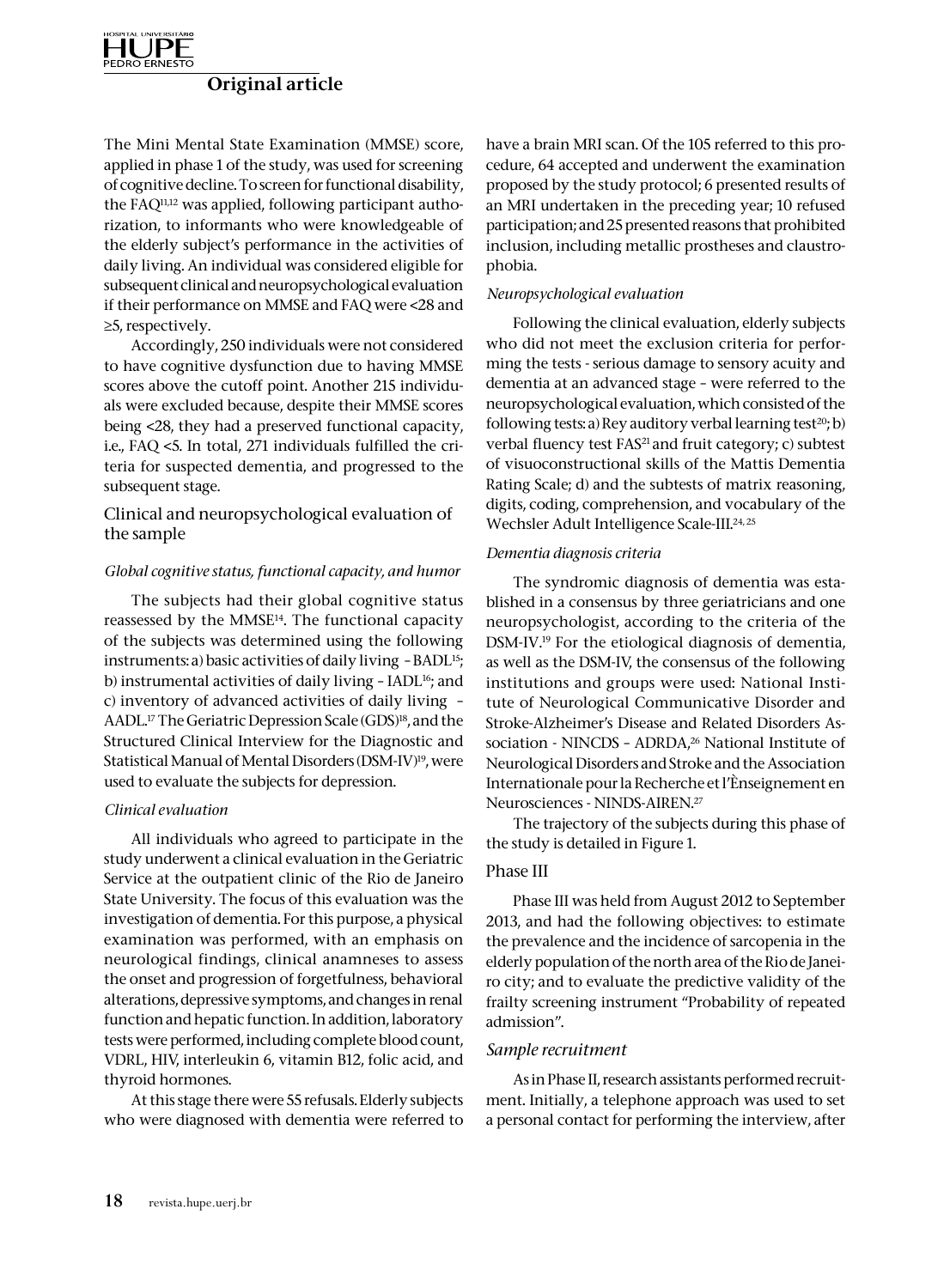which the elderly or appropriate informant answered a questionnaire that aimed to analyze the use of health services. In cases where individuals had died during the follow-up period between phases, specific questions regarding this outcome were included in the interview with the informant. Undergraduate research fellows, who had been trained for the task execution, performed telephone contact daily. Telephone contact in an attempt to locate an individual was performed a maximum of eight times. In the case of telephone contact difficulty, the following strategies were adopted: a) telephone contact with relatives/friendsto locate the elderly subject; b) home visits; and c) visits to the homes of elderly neighbors in order to locate the subjects when they were not found at the source address.

It was considered missing when the elderly subject or a substitute informant could not be located after all attempts.

At this stage, an attempt was made to contact all 847 subjects from the baseline. It was found that 136 had died, 64 could not be located, 143 refused participation, and 102 were excluded for any of the following reasons: MMSE ≤13; institutionalization; difficulty of wander; or severe cognitive impairment. The final sample consisted of 402 subjetcs who participated of phase 1 and were interviewed at home at phase 3. All were invited to attend the subsequent stages, when the blood tests and the benchmarking of body composition were performed. For those with difficulty in travelling from their home to the place of examination,



MMSE: Mini-Mental State Examination; FAQ: Functional Activities Questionnaire

**Figure 1. Flow diagram of sample selection – FIBRA-RJ Phase II.**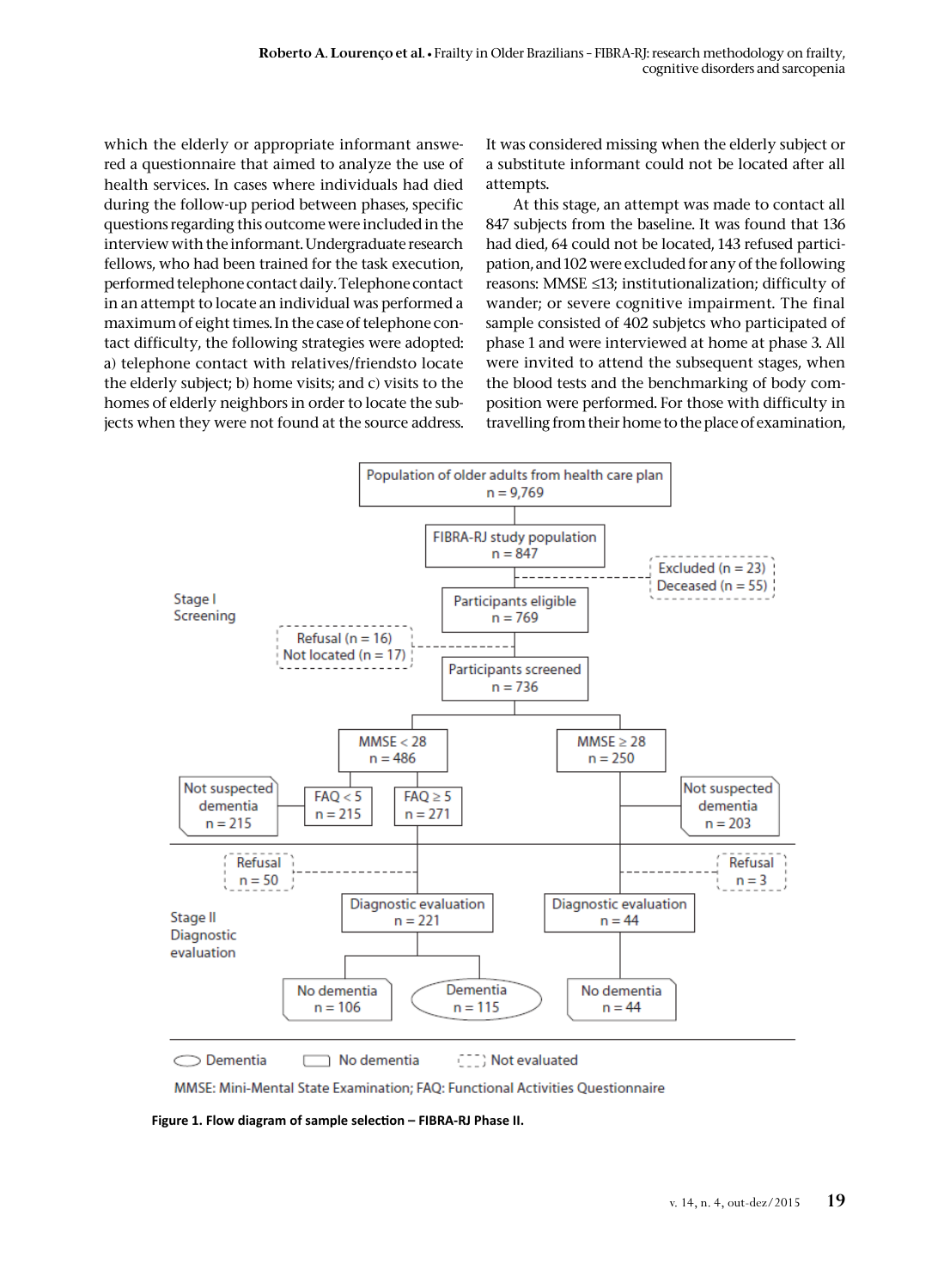

transportation was offered. In total, 300 individuals agreed to proceed with the study: 297 underwent the blood test; and 284 underwent electrical bioimpedance (BIA) and dual-energy X-ray absorptiometry (DXA) for assessment of body composition (Figure 2). Those who did not undergo the examinations were excluded for some condition that prevented the procedure.

### *Data gathering*

After scheduling of the interview, the elderly subject received a visit from a scientific initiation student who, immediately after obtaining informed consent, applied the questionnaire, gauged the anthropometric measurements, and conducted the gait evaluation. At the end of the interview, the subject was handed an educational prospectus with information about sarcopenia, and was informed that consent would be asked in the future to perform further examinations that would aid in the diagnosis of the problem investigated. This stage was named "first displacement" and gave rise to three more displacement stages until the end of phase III of the FIBRA-RJ study.

In the second displacement, the elderly subject was

invited via telephone to visit the outpatient geriatric unit of the Policlínica Piquet Carneiro, Rio de Janeiro State University, to undergo a blood test after fasting for 12 hours, and to evaluate muscle mass by electrical BIA. Before each activity, participants had given informed consent. After this stage, they were invited to attend the assessment of body composition by DXA.

### *Assessment of body composition - BIA*

Muscle mass was estimated by BIA, using a portable bioelectrical impedance electronic device (QUANTUM II, RJL Systems, Inc., USA) with a crystal liquid display, at a low-intensity current of 800 µA and a frequency of 50 kHz.

All elderly subjects were advised to consume 2 L of fluids on the day before the test; to fast for at least 4 hours before the test; to not undertake physical activity for 24 hours before the test; to avoid alcohol consumption for 48 hours before the test; to avoid the use of diuretics on the day before the test; to urinate at least 30 minutes before the measurement; and to avoid the consumption of caffeine for 24 hours before testing.



**Figure 2. Flow diagram of sample selection – FIBRA-RJ Phase III.**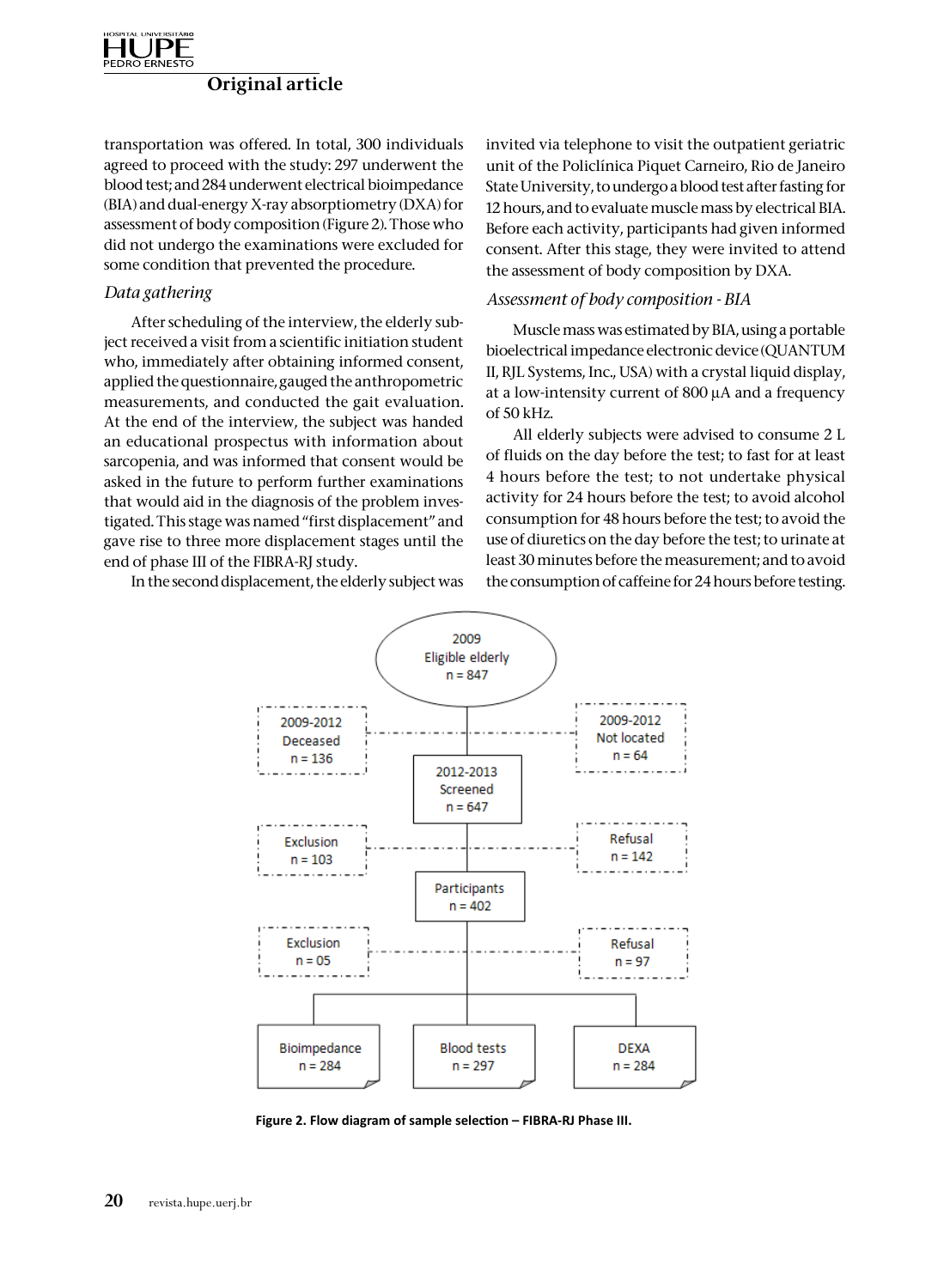# *Assessment of body composition - DXA*

For the assessment of body composition by DXA, the GE Lunar IDXA device from General Electric was used. This type of evaluation involves measuring the emission of X-rays at two frequencies of different intensities, which, by passing through the participant's body, separate due to the different attenuation capacities of X-rays in fat and bone tissues.

For performing the examination, participants were positioned supine on the equipment, in order to remain fully centralized in relation to the sides of the table.

### Results

The FIBRA-RJ study gave rise to a series of papers, masters dissertations and doctoral theses.3,12,28-36

# Discussion

The FIBRA-BR study, due to its multicenter design, likely represents one of the most comprehensive efforts of Brazilian researchers in the investigation of the dimensions of frailty and its associated factors in Brazil to date.

The Rio de Janeiro segment of this study, the FIBRA- -RJ, represents an attempt to go beyond the initial aims of the FIBRA-BR, and to continue the monitoring of the sample population examined. It investigated other aspects of health impairment that are common among the elderly and require further population studies with larger sample sizes.

In all three phases that constituted the FIBRA-RJ, the predominant focus was on descriptive cross-sectional studies of prevalence and factors associated with frailty, dementia, and sarcopenia. In addition, some geriatric assessment instruments were analyzed from the point of view of their transcultural adaptation for Brazil.12,35,36

Such studies have shown limitations associated with reverse causality, which prevents assured conclusions about the chronological order of phenomena; however, they were necessary because, until now, few studies have described these conditions in the Brazilian population.

It should also be highlighted that the accumulated data have allowed us to reflect on extremely important issues, including those that are relevant for the assistance of the elderly, as well as for the investigation into the field of human aging, including mobility, muscle mass and muscle strength.

Researchers from affluent countries have develo-

ped a substantial number of the measurements used in geriatric patients, and have validated them in their populations. The usual gait speed and the handgrip strength, which can be included among these measures, are so important in the assessment of elderly patients that the handgrip strength is cited in scientific literature as the 6th vital sign.<sup>37</sup> However, in Brazil, they have not achieved such popularization, since both investigators and clinicians, when using them, are forced to define the normality of the phenomenon based on cutoff points that were developed in other realities, on the untested assumption of an unlikely universality. Our findings, although preliminary, point in the opposite direction to universality, suggesting that, for the Brazilian population (and likely Latin America), other reference values need to be defined.38 Phase III will allow us to study these issues, establishing the accuracy of these and other measurements available in the database, vis-à-vis mortality, adverse outcomes, and the use of health services.

The FIBRA-RJ cohort comes from the database of a private operator of health services. This study population, when compared with the entire elderly population of Brazil, has a higher income, better education, and a higher percentage of people in older age groups. Thus, the findings presented may not be comparable to those of Brazilian population-based studies. On the other hand, this profile may adequately represent a substantial portion of the Brazilian elderly population, that is, one that is a client of private health services in partnership with a health care plan, particularly in the context of large urban centers.

In addition, the study of elderly with supplementary health sector support can assist in understanding the impact of access to health services in the older population. This fact is relevant since the epidemiological investigations conducted in Brazil using health records generally give priority to the public sector, neglecting relevant information that may come from sources such as the private health care plan. Despite these limitations, the specificities of the FIBRA-RJ sample may represent major advances in knowledge regarding health disorders that affect the aging population, and may increase the knowledge about a population that, in general, has rarely been studied in the Brazilian context.

### References

- 1. Campbell AJ, Buchner DM. Unstable disability and the fluctuations of frailty. Age Ageing. 1997;26(4):315-8.
- 2. Fried LP, Tangen CM, Walston J, et al. Frailty in older adults: